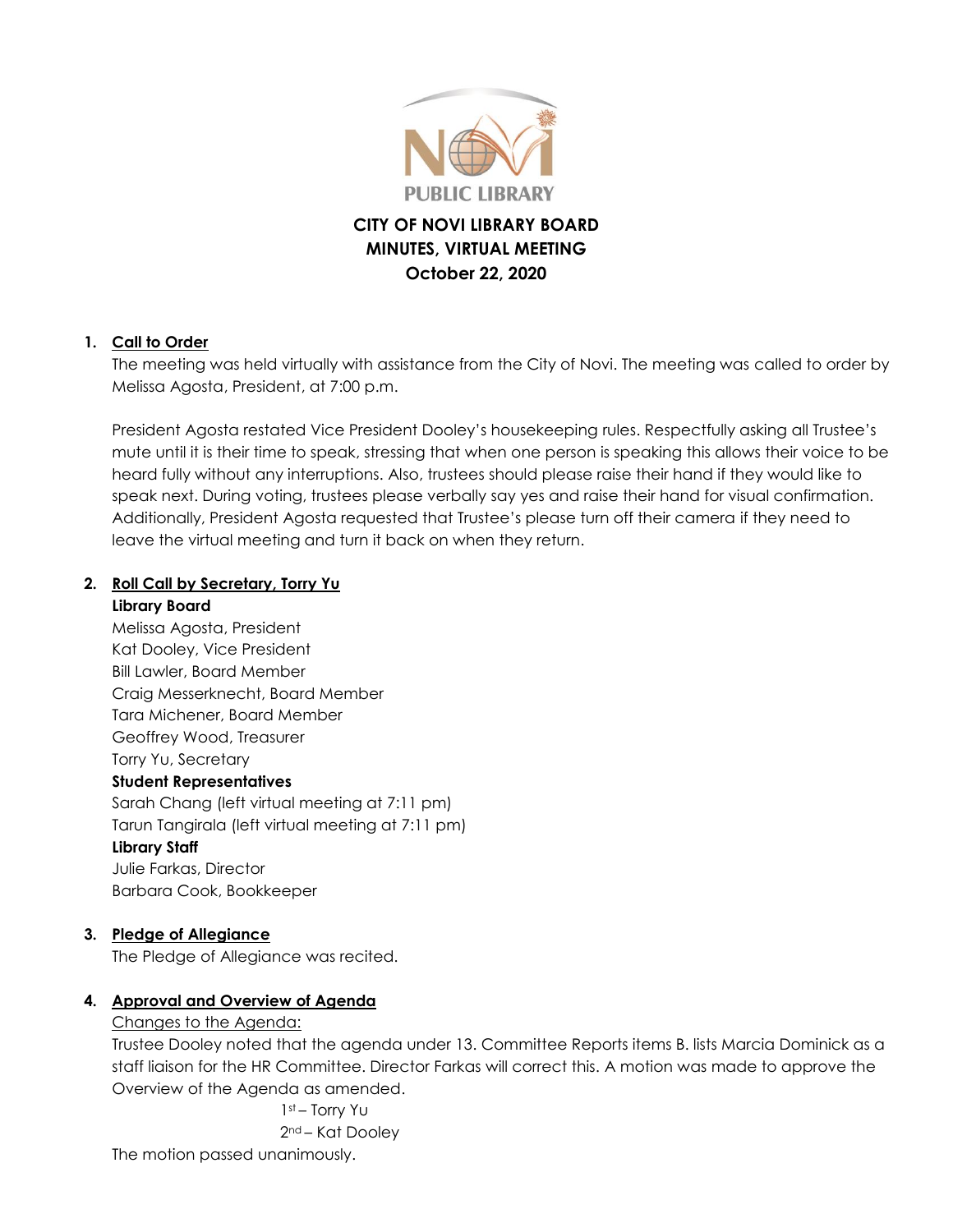### **5. Consent Agenda**

### **A. Approval of Regular Meeting Minutes –September 24, 2020**

A motion was made to approve the regular meeting minutes.

1st – Geoffrey Wood

2nd – Tara Michener

The motion passed unanimously.

#### **B. Approval of Claims and Warrants – Warrant 595 - 268 and 269 accounts**

A motion was made to approve Claims and Warrant 595 for accounts 268 and 269. 1st – Kat Dooley

2nd – Craig Messerknecht

The motion passed unanimously.

#### **6. Correspondence**

- **A.** October 5th: Email from Karren Reish, Library of Michigan, Re: continuing education stipend.
	- Novi Library received \$296.31 for staff continuing education.
	- Staff took part in the Equity in Action: Building Diverse Collections virtual workshop. Trustee Michener asked to invite a staff member that attended the workshop to a DEI Meeting to provide information about the workshop. Director Farkas mentioned that librarians that attend workshops provide written updates.
- **B.** October 6<sup>th</sup>: Thank you email from Michelle Rudy, ECEC, Re: Miss Emily's virtual story time.
	- A photo of Miss Emily's virtual story time is on page 24.

#### **7. Presentation/Special Guest**

N/A

### **8. Student Representatives Report**

**A.** The Student Representatives report for September 2020 can be found on pages 25-26 of the October 22, 2020 Board packet.

#### **9. Executive Session**

N/A

### **10. President's Report (Melissa Agosta, President)**

- **A.** 2019-2022 Strategic Objectives (3 year plan)
	- o Strategic Objectives are on page 27
- **B.** 2019-2020 Goals Update (July, October, January, April)
	- o Goals Update will be included in a future meeting

#### **11. Treasurer's Report (Geoffrey Wood)**

Trustee Wood presented the Treasurer's Report.

#### **A. 2020-2021 Library Budget Fund 268**

The 2020-2021 Library Fund 268 Budget can be found on pages 29-31 of the October 22, 2020 Library Board packet.

 The 2020-2021 Library Fund 268 budget (COVID column) calls for revenue of \$3,124,300 and expenditures of \$3,221,824 consuming \$97,524 of the fund balance.

### **B. 2020-2021 Contributed Fund Budget 269**

The 2020-2021 Contributed Fund 269 Budget can be found on page 32 of the October 22, 2020 Library Board packet.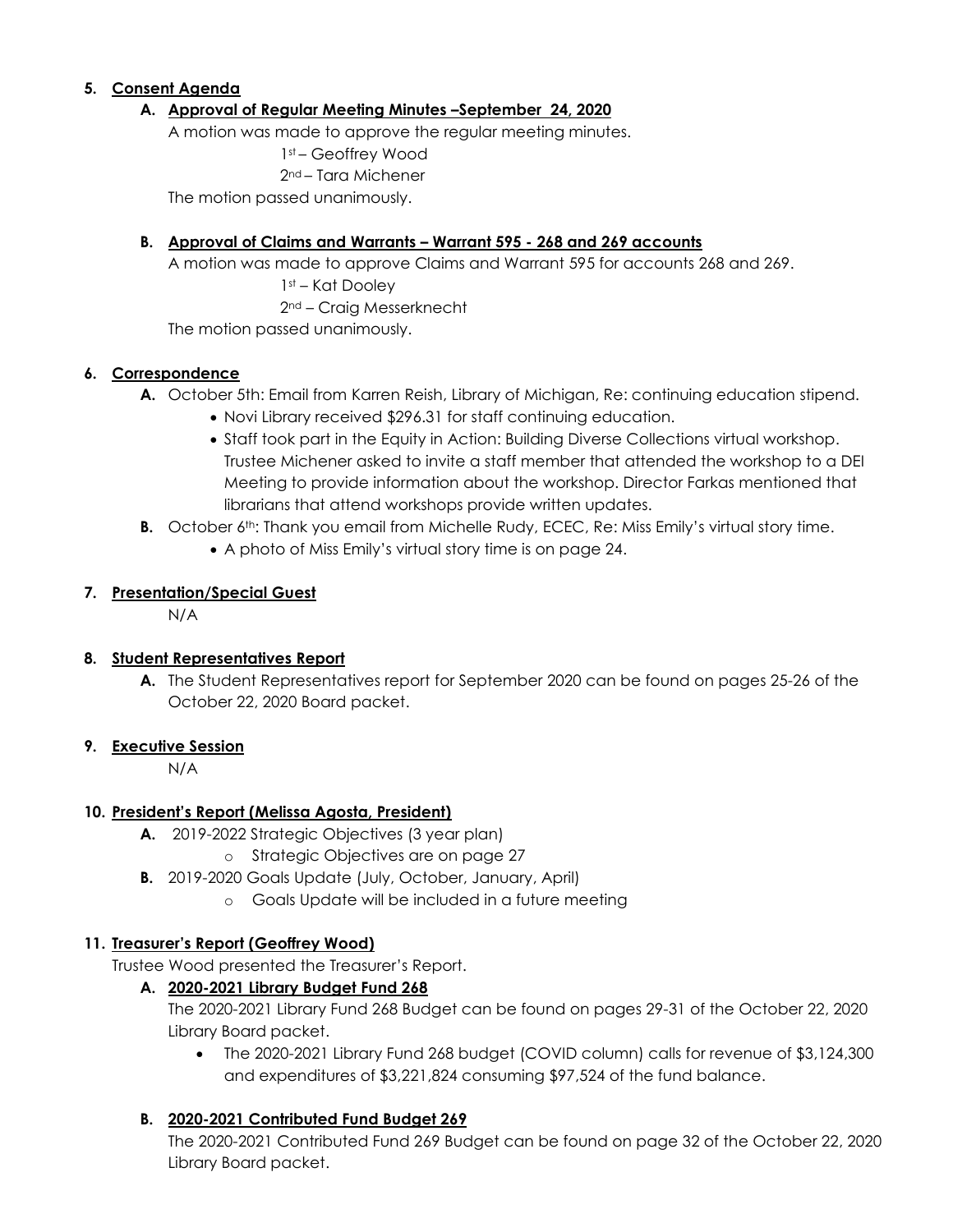The 2020-2021 Contributed Fund 269 budget (COVID column) calls for revenue of \$46,500 with expenditures of \$51,050 consuming \$4,550 of the fund balance.

# **C. Financial Report October 2020**

The October Report summarizing September financial activity is on page 33.

### **D. Library Fund 268 Expenditure & Revenue Report (ending September 30, 2020)**

The Library Fund 268 Revenue and Expenditure Report can be found on pages 34-36 of the October 22, 2020 Library Board packet.

- Revenue ending September 30, 2020 was \$130,184
- Expenditures ending September 30, 2020 was \$676,061.

### **E. Contributed Fund 269 Expenditure & Revenue Report (ending September 30, 2020)**

The Contributed Fund 269 Revenue and Expenditure Report can be found on page 37 of the October 22, 2020 Library Board packet.

- Revenue ending September 30, 2020 was \$2,184.
- Expenditures ending September 30, 2020 was \$4,674.

### **F. Balance Sheet for Fund 268 (as of September 30, 2020)**

The Balance Sheet for Fund 268 as of September 30, 2020 can be found on page 38 of the October 22, 2020 Library Board packet.

Ending Fund Balance for Fund 268 as of September 30, 2020 was \$1,728,120.

### **G. Balance Sheet for Fund 269 (as of September 30, 2020)**

The Balance Sheet for Fund 269 as of September 30, 2020 can be found on page 39 of the October 22, 2020 Library Board packet.

Ending Fund Balance for Fund 269 as of September 30, 2020 was \$1,704,488.

### **12. Director's Report**

The Director's Report can be found on pages 40-62 of the October 22, 2020 Library Board packet. Staff members celebrating anniversaries in November are:

- o Kirsten Malzahn Information Services 3 years
- o Katie Iversen Information Services– 3 years
- o Lisa Rinkel Support Services 4 years
- o Julie Farkas- Director 13 years
- o Bill Bembeneck Facilities 20 years
- o Betty Lang Information Services 32 years

### Directors Report Summary

- On page 40 at the top is a photo of a flower arrangement a guest dropped off for the Library staff to enjoy. Director Farkas commented it is nice for the staff to feel appreciated. At the bottom of page 40 is the announcement of Steven K. Bowers as the next TLN Executive Director. Director Farkas has reached out to Steven K. Bowers to set up a future meeting.
- On page 41 at the top is an explanation of the new state aid rates for FY 2021. There is an extra \$1 million that is being distributed to state libraries this year. At the bottom of the page is an email from Director Farkas to the Library Board announcing that the new expected completed construction date for lakeshore park kiosk installation is for the end of November, This revised construction date is well into the winter months and a new suggested release date for the kiosk is for the last week of April or the first week of May 2021. Director Farkas consulted with the Building Committee on revising the launch date for the kiosk.
- Trustee Michener suggested the Board wear their new lending Library T-Shirts at the next Board meeting in November.
- On pages 43-45 is the press release from Michigan Department of Health and Human Services providing information on the Michigan Occupational Safety and Health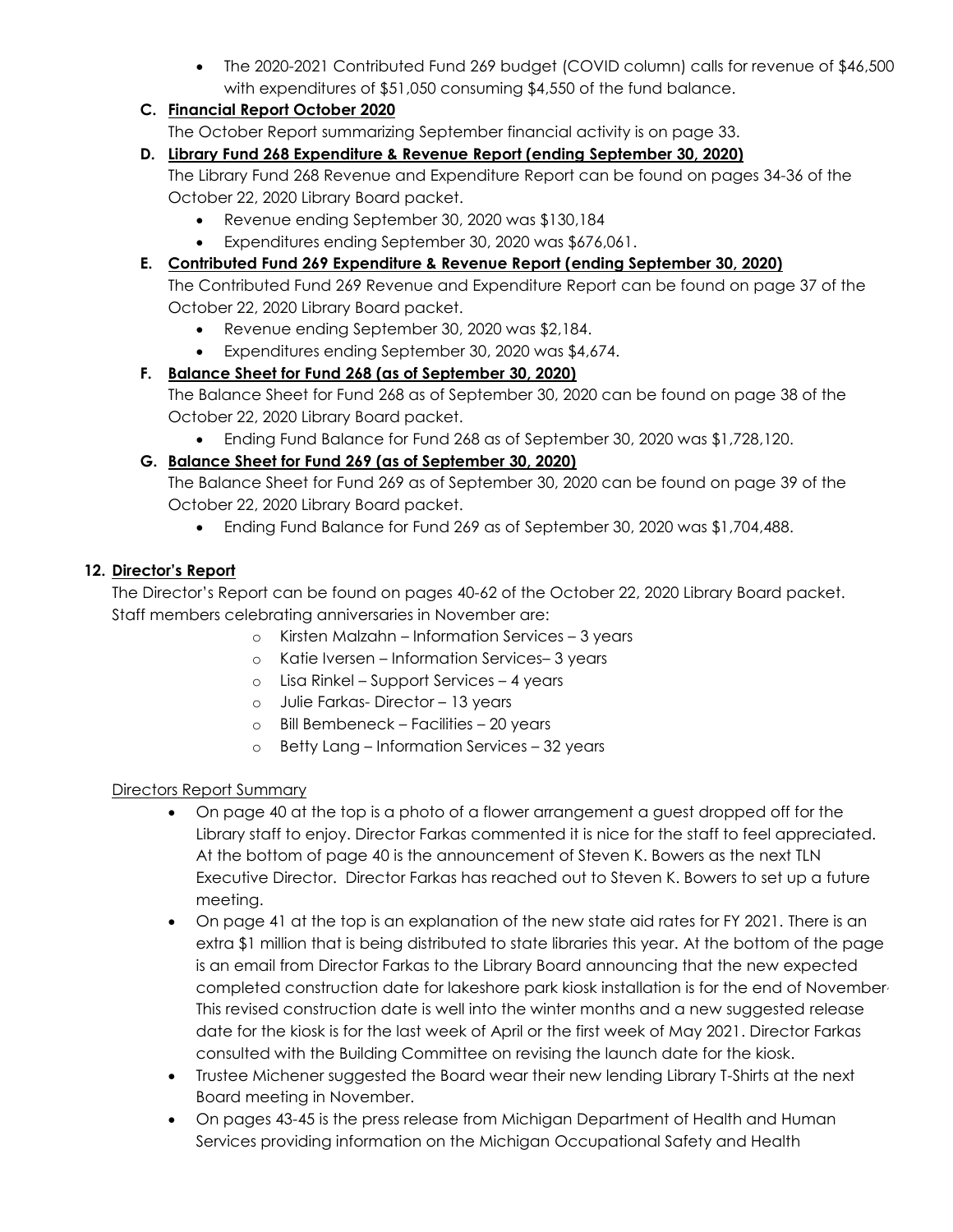Administration - MIOSHA emergency rules to clarify requirements for employers to control, prevent and mitigate the spread of infection.

- On pages 46-47 is an explanation on how the Novi Library is complying with MIOSHA requirements. Red checkmarks on the document indicate compliance.
- On page 48 is information about the Open Meetings Act allowing virtual meetings to continue through the end of the year. Library Board Meetings will continue to be virtual each month.
- On page 49 are NPL programs shared via Peachjar through the Novi Community School District.
- On page 50 is a programming event titled Sharing the Memories of the Kent State Massacre, leading into the Author Event on Kent State; Four Dead in Ohio on November 12th.
- On page 51are more programs/events offered at the Novi Public Library.
- On page 52 is an article from Novi Today featuring the iCube and it opening for private appointments.
- On page 53-59 is the October eNewsletter with a note from the Director that the Library staff is listening to the Community and looks forward to opportunity to continue to serve the community.
- On page 60 and 61 is an extra October eNewsletter blast featuring additional information.
- On page 62 is a flyer for the Equity and Engagement Community Listening Session which will be held virtually on Tuesday, October 27<sup>th</sup> from 7-8:30pm. Director Farkas encourages the Trustees to attend and listen. This session is being held to obtain information about our Black community and how the Library can do better. Trustee Michener mentioned that Gail Anderson put the flyer together and it is greatly appreciated.

# **A. Information Technology Report**

The Information Technology Report, provided by Barb Rutkowski, can be found on page 63 of the October 22, 2020 Library Board packet. iCube is open in October for individual appointments.

# **B. Facilities Report**

The Facilities Report, provided by Keith Perfect, can be found at the bottom of page 63 of the October 22, 2020 Library Board packet. The Library passed the Fire Inspection. Also, there was a comment received about how clean the building is.

# **C. Information Services Report**

The Information Services Report is found on pages 64-66, prepared by April Stevenson. On page 65 are photos of the grab and go kits and the youth COVID picture book display and on page 66 is a photo of the election and voting display.

# **D. Support Service Report**

The Support Services report is found on pages 67-68, prepared by Maryann Zurmuehlen. On page 67 is information about auto renewals. If there are no holds on borrowed materials they will be automatically renewed for a guest. This automatic renewal process provides above and beyond services to the Novi Community. Thank you to Maryann and the team. Additionally, items checked out are 57,383 and increasing again.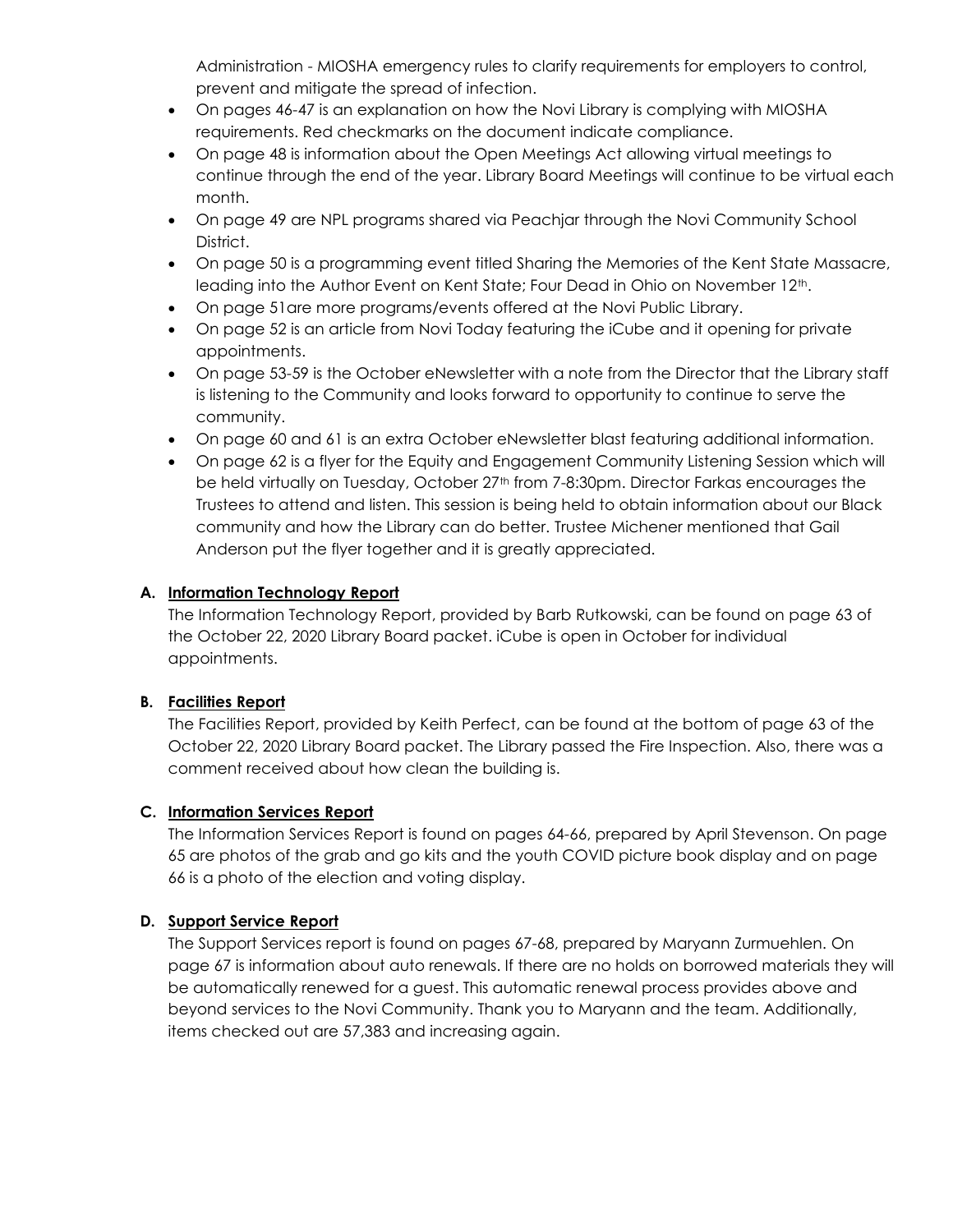### **E. COVID-19 Usage Statistics**

The COVID-19 usage statistics update is included on pages 69-70. On page 69 are capacity levels and they are trending between 300-400 guests, about 1/3 of guests prior to COVID. There has been no need to deploy the timers.

### **F. Library Usage Statistics**

The Library Usage Statistics report can be found on pages 71-79.

### **G. Bits & Pieces –N/A**

# **H. Friends of Novi Library-Vera Bradley Fundraiser, FOML newsletter featuring articles by Sue Johnson, President**

 On page 80 is the Friends of Michigan Libraries Bulletin. This fall Friends celebrates 60 years - a huge shout out and thank you to the Friends!! On page 81 is a flyer for the Friends of Novi Library, Vera Bradley Fundraiser at Twelve Oaks Mall this Saturday, October 24th, from 11am-6pm. With a \$5 cash donation a coupon for \$20 off a \$75 purchase will be given. Also, there will be an upcoming drawing for a Vera Bradley gift. For November the Friends are planning a Holiday Craft Sale as a fundraiser. Trustee Michener inquired about accepting donations for those unable to attend the Vera Bradley event. Director Farkas commented yes the Friends will accept donations.

### **I. City of Novi Historical Commission – Information pertaining to the COVID project**

On page 82 and 83 is information about the Historical Commission project. An email was sent to members in an effort generate COVID stories for a project.

### **Question/Answer/Comment Section**

Director Farkas asked that book donations being dropped off are no older than 5 years as the volume of materials has been heavy. Also, the library does not take textbooks, encyclopedias and magazines. If inclement weather is scheduled for the drop off day please do not leave books because the donation box will not be outside.

President Agosta commented to mark your calendars because the November and December meetings fall on a Wednesday instead of Thursday.

Trustee Yu commented that the library offers hotspots to the community. Director Farkas commented that the library is purchasing more hotspots. Keep in mind when traveling, hotspots could experience dead zones. Trustee Yu discussed the improvements in Lakeshore Park and commented it is looking really nice. Also, he noted that the canopy for the kiosk is rather large. Director Farkas said yes the space is needed to be ADA compliant and to be able to access the machine. Director Farkas will get clarification for Trustee Yu on the drive up return slot and if it will be open or closed on Election Day. (Update: the drive up slot will be closed and the return slots inside the building will be open) The staff will be available at the circulation desk to grab holds for the guests. Voters will be lined up outside of the Library building should we experience longer lines on Election Day.

The Library Board Calendar is on pages 84 and 85.

### **13. Committee Reports**

**A. Policy Committee: Review current public policies for the Library** (Michener-Chair, Agosta, Staff Liaison- Julie Farkas)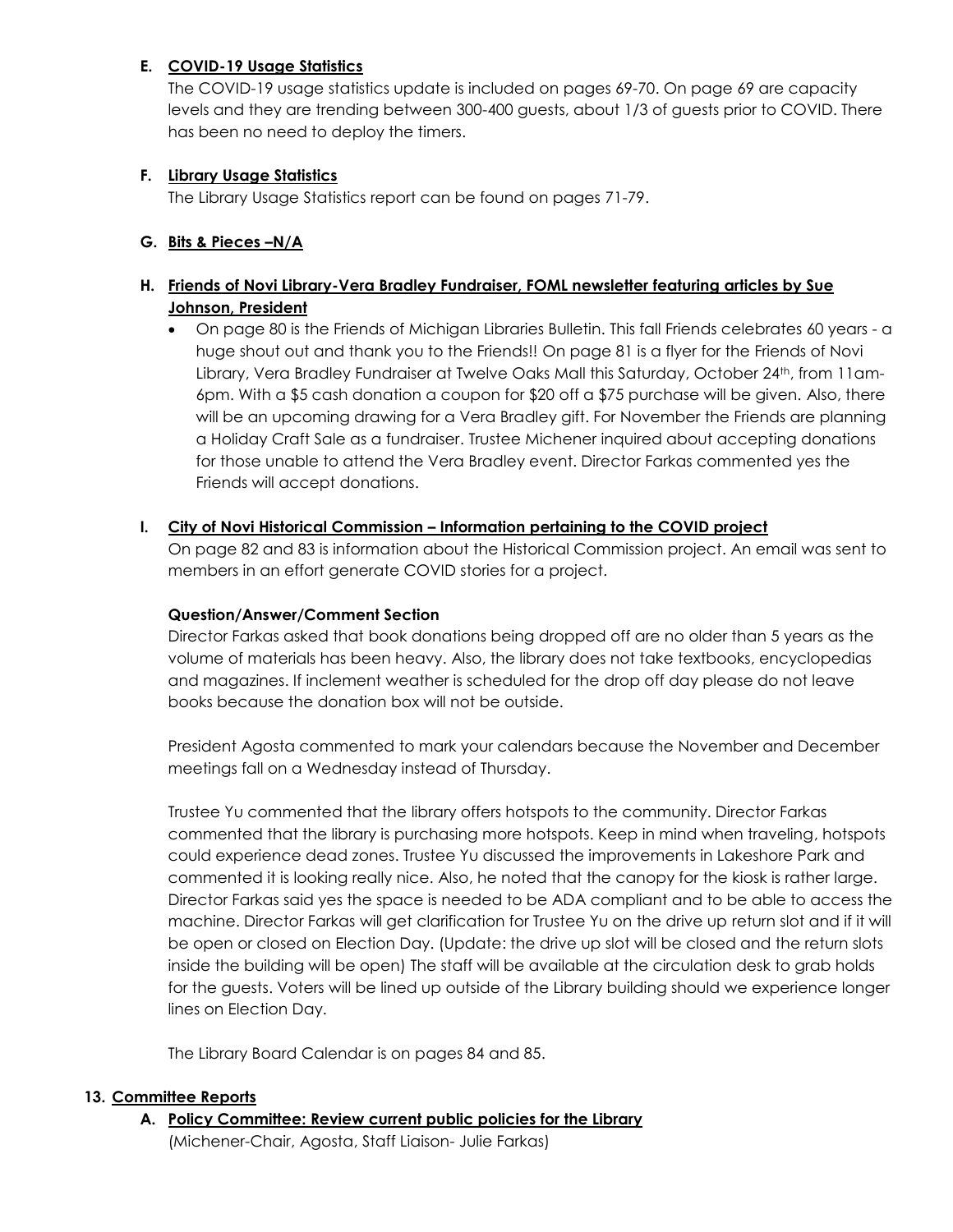- Staff Committee consists of: Julie Farkas, Barb Rutkowski, Maryann Zurmuehlen, Betty Lang, Keith Perfect, Dana Brataniec and Hillary Hentschel.
- As of October 2, 2020, draft policy documents have been received by the attorney. They will be distributed to the staff committee for further review.
	- o Trustee Michener added she is still in favor of the hate speech clause.

# **B. HR Committee**: **HR Policies, Director Review& Goals, Salary Study**

(Agosta – Chair, Wood, Dooley, Staff Liaison – HR Manager – open position)

- Committee consists of: Julie Farkas, HR Manager (open position), Lindsay Gojcaj, and Kirsten Malzahn.
- HR Manager posting closed on September 8, 2020. 83 qualified applications were received for the position. Resumes are being reviewed and interview dates are being considered.
- We said good-by to Marcia Dominick on Thursday, September 17, 2020. Marcia was a 20 year employee of NPL. She served as Administrative Assistant and her role encompassed both HR and Finance for a number of years.
- HR Policy staff review has been suspended until a new HR Manager is hired.
- 2<sup>nd</sup> interviews for a HR Manager are scheduled for: Monday, October 19, 2020.

# **C. Finance Committee**: **Financial plan based on building assessment review, Library endowment investigation**

(Wood – Chair, Messerknecht, Lawler, Staff Liaison -Julie Farkas& Barbara Cook)

- Finance Committee is finalizing the dates for the upcoming Budget Session planning meetings. The 21/22 Budget will need to be approved at the January 28, 2021 meeting.
- See email from Kathy Webb regarding State Aid funds in Director's report.

# **D. Events/Marketing/Fundraising Committee: Outreach opportunities**

(Yu– Chair, Michener, Dooley, Staff Liaison -Julie Farkas)

- **1.** The Marketing Plan was approved at January 23, 2020 meeting.
- **2.** Library/ Community Events attended by Library Board Members in the last month:
	- o Trustee Yu mentioned that at the end of September, Trustee Yu, Michener and Dooley provided feedback to Director Farkas for the written introduction in the October eNewsletter.
	- o Trustee Dooley attended the African American Cultural discussion group and the Novi Educational Foundation Octoberfest.

# **E. Strategic Planning Committee: Annual review of current plan**

(Dooley – Chair, Yu, Staff Liaison – Julie Farkas)

- Library Board approved updates to the Strategic Plan 2019-2022 on September 24, 2020. A meeting was held on Monday, September 14, 2020.
- No updates

# **F. Building/Landscape Committee: Entrance project**

(Messerknecht – Chair, Lawler, Wood, Staff Liaison – Julie Farkas)

 Lakeshore Lending Library Kiosk- Emergency meeting called by zoom on 10/8/20. Trustee Messerknecht and Lawler were present. See Director's report for more details. Project has been delayed until spring 2021. The City of Novi, staff, vendors and sponsoring partner has been notified.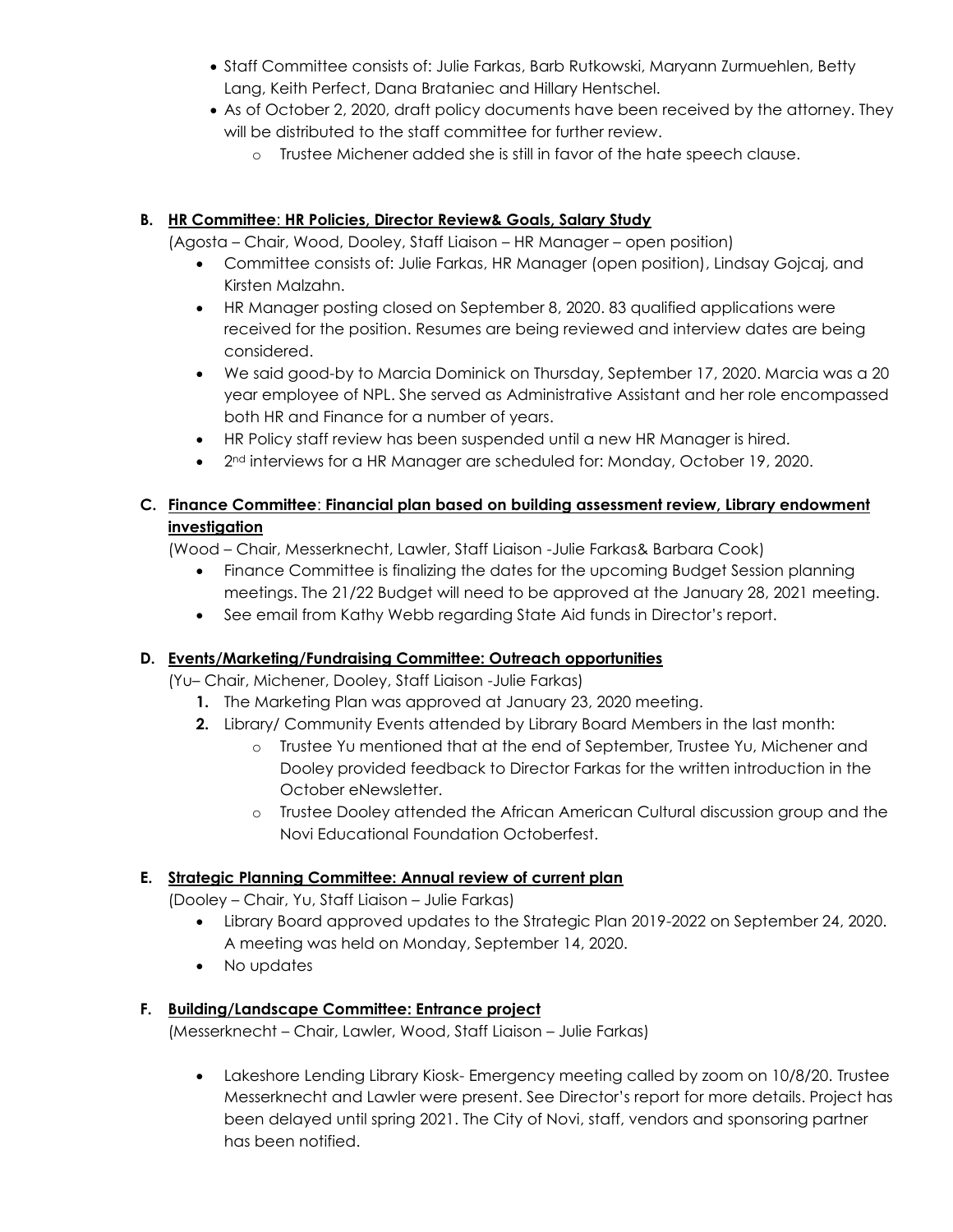- Library Van- Van wrap completed. Pursuing \$2,500 sponsorship opportunities at this time.
- Air Duct Cleaning RFP- Director Farkas will begin working on a RFP for an air duct cleaning of the full building. This was an approved budget item for 20/21. Keith Perfect is currently reviewing a document to add language specific to our building's needs. 1 revision of a bid document has been completed.
- Voting Day (November 3, 2020)- The Library will be CLOSED to the general public for access to the collections, however lockers, hold pick-up and phone assistance by staff will be available. Staff are required to work normal schedules. Café will be open. The whole meeting room will be used for the voting precinct.

# **G. Bylaw Committee: Review Library Board Bylaws**

(Lawler – Chair, Agosta, Staff Liaison – Julie Farkas)

- o Bylaw revisions were approved at the March 28, 2019 meeting.
- o Committee met on October 5, 2020 at 5pm to discuss bylaw updates.
- o The Committee is currently reviewing the City of Novi's Council Organization Rules and Order of Business for language considerations.
- o Members of the Committee are signed up for a Bylaws Webinar that is scheduled for Friday, October 30, 2020 hosted by Library of Michigan.
- o Update: Trustee Lawler commented that there have been many new things happening that have not been addressed in the by-law guidelines. Including the addition of a new committee. Additionally, a standard way to handle correspondence needs to be drafted. The committee members are attending a webinar next week. Expect an update at the next meeting and new proposals for by-law additions will be presented at a future meeting.

# **H. Equity and Inclusion Committee**

(Michener – Chair, Dooley, Staff Liaison – Julie Farkas)

- The committee met on Tuesday, October 6, 2020 to further plan the Community Listening Session. Gail Anderson, Programming Coordinator, will serve as moderator for the event. The purpose of the event is for staff to hear from our community members on how to better serve them.
	- o Gail Anderson and April Stevenson have been involved in meetings in the capacity of staff representation.
	- o Trustee Michener encouraged Board members to attend the upcoming listening session.
- An email account was established [DEINoviLibrary@novilibrary.org](mailto:DEINoviLibrary@novilibrary.org) for the purposes of receiving community feedback. There are 8 people (Board Committee members and staff that will monitor this email). Protocols for how the communications should be responded has not been defined as of yet. The committee will continue to flesh this out. This email address will be added to the library's website and will also be included on a new DEI page being created once a new website design has been completed.
- $\bullet$  A Community Listening Session is scheduled for Tuesday, October 27<sup>th</sup> at 7:00pm. See the flyer included in the packet. All Board Members are asked to sign up for the Zoom event in order to hear from our Novi Community. Trustee Michener and Dooley, along with Director Farkas and NPL staff will be visible to those who join the event in order to comply with OMA. Promotion of the event included: special e-newsletter-October 9, 2020 (see Director's report), Nextdoor, Social Media, library website, staff email, Peachjar (NCSD).